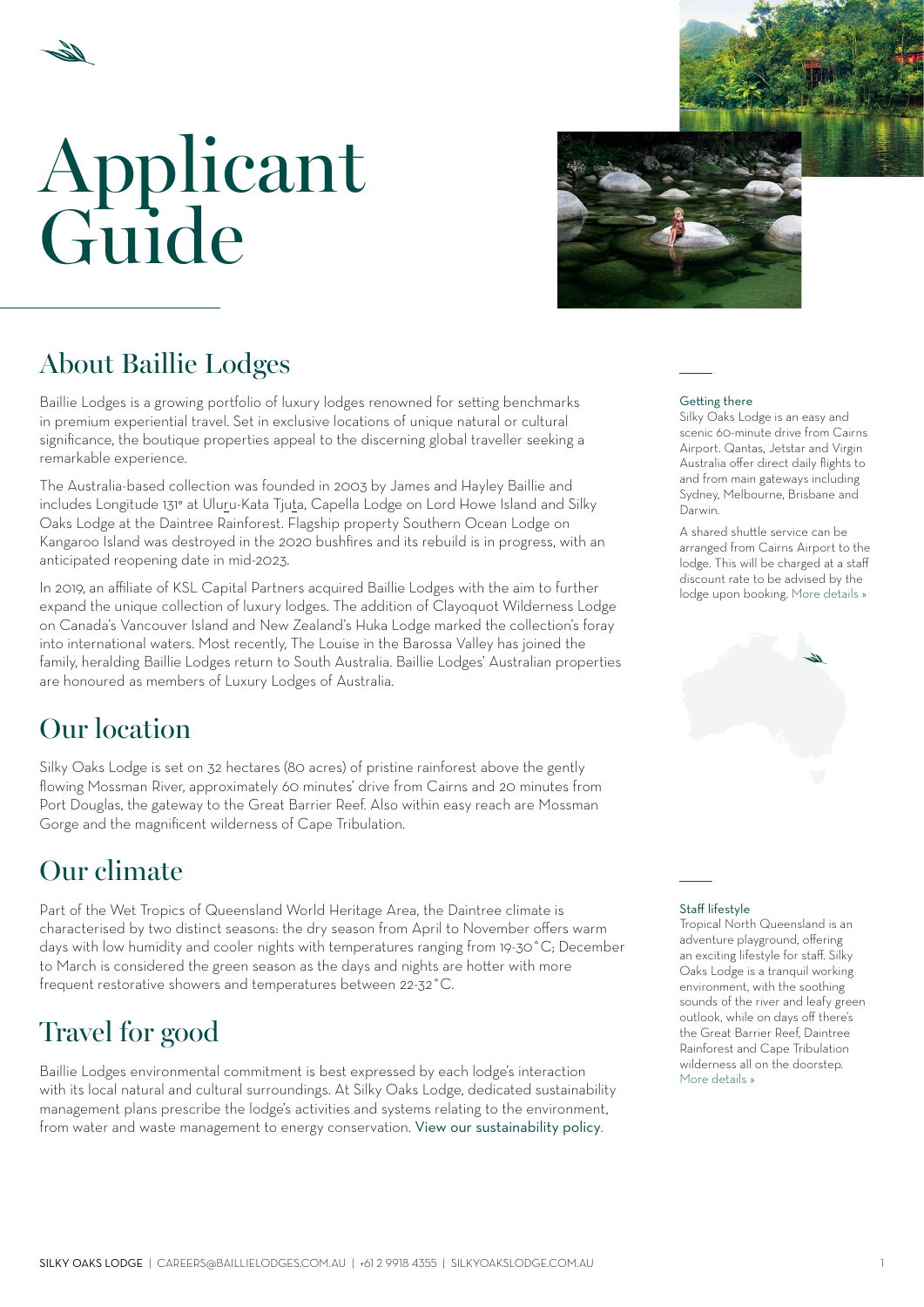



## Our environment

Tucked away between the tropical rainforests and sugar cane fields of far north Queensland, Silky Oaks Lodge sits on quite possibly some of the area's most prime real estate. Nestled on the banks of the Mossman River, the new-look central lodge is the hub for guest activity and includes guest reception, boutique, restaurant, bar and lounge. Forty treehouse-style guest suites are dotted around the property and invite guests to relax into the beauty of the rainforest with fresh contemporary interiors and private balconies complete with hammock for relaxing in the afternoon breeze.

## Our team

The team at Silky Oaks is relatively small, though quite diverse and unique. The most common roles include Chefs, Food and Beverage Attendants and Housekeepers. Smaller departments include Guest Services, Maintenance and the Healing Waters Spa. Whilst position descriptions are provided to individuals, it is a team effort that enables the lodge to operate effectively – this spirit of cooperation also allows our team members the opportunity to develop new skills in areas they have not previously worked in.

## Our culture

Attention to detail is evident throughout the Baillie Lodges guest experience, from operational processes through to design and the broad product offering, and is core to the overarching culture and values. Baillie Lodges' commitment to product excellence and reinvestment is evident in the significant lodge refurbishments and routine maintenance closures at each property to ensure that they remain at their world-class standard.

Detailed process systems ensure Baillie Lodges delivers comprehensive, on-the-job training for the team and ultimately guarantees an exceptional guest experience every time. Working at a Baillie Lodges property offers a chance to really work as part of a collegiate team, where departments work together to deliver an exceptional and personal guest experience and learning across departments is encouraged.

## Our guests

The lodge's target market is predominantly discerning guests seeking an exclusive, premium experience of the destination. Approximately 70% of our guests are from overseas with North America and Europe comprising the largest international markets. Guests stay on average three nights and the lodge welcomes children ten years and over. There is a distinct peak season during the winter months of July to October. The festive period from mid-December to mid-January is particularly busy.

#### Staff discounts

Staff at Silky Oaks Lodge are entitled to number of a concessions including a discount on dining in the Treehouse Restaurant, Healing Waters Spa treatments, spa products and purchases from the lodge boutique. Access to discounted local activities may also apply, subject to availability.

#### Tenure Bonus Scheme

Our Tenure Bonus Scheme highlights our commitment to rewarding employees for longer term tenure – depending on your role, you will be eligible for a one off bonus to be paid on the first anniversary of your employment, and then further potential bonuses at each anniversary thereafter.

#### Accommodation discounts

After six months of service, your immediate family can visit Capella Lodge, Huka Lodge, Silky Oaks Lodge and The Louise for the discounted rate of \$300pppn and Clayoquot Wilderness Lodge and Longitude 131° for \$400pppn. Rates are subject to availability and conditions apply. Advance reservations are essential and must be approved by the Lodge Manager.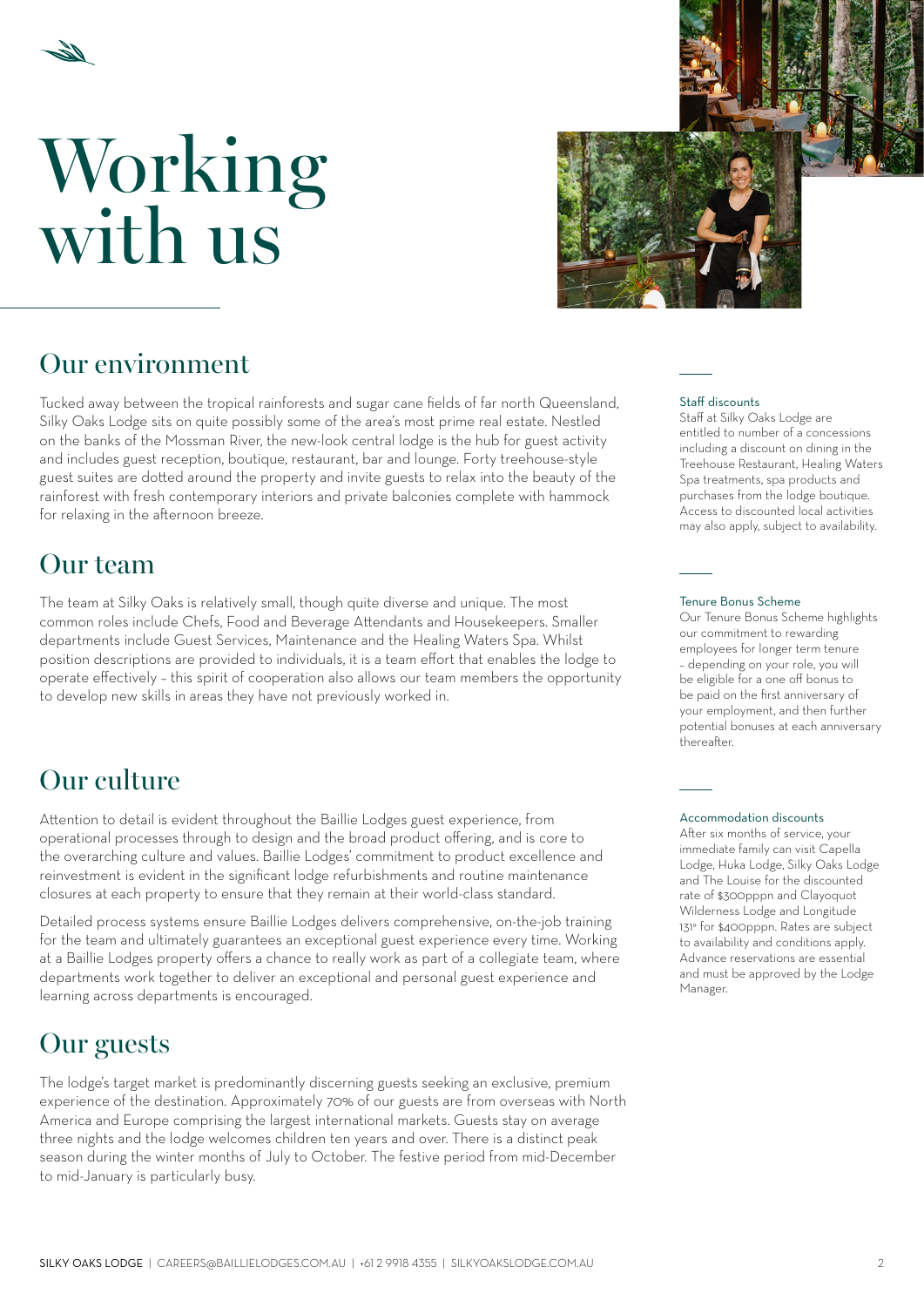

# What's provided



## Accommodation

There is a range of accommodation available on-site at Silky Oaks Lodge, however, capacity is limited and many of our staff live in the surrounding region. Senior staff and department heads are given first preference for on-site accommodation, whilst a small number of rooms are also available for seasonal workers or new staff to live in short-term whilst they are getting settled.

If the option is available for you to live in accommodation provided by the lodge, the valuation of your weekly rental is subject to room availability, your position and is inclusive of general utilities (electricity, gas and water). The rental amount will be deducted from your pay.

There are three types of on-site staff accommodation available including four self-contained apartments, eight studio style cabins and a three-bedroom share house option which is located a short five-minute walk from the property. Alternatively, there is a large variety of rental accommodation options in Mossman and Cooya Beach (10 minutes' drive) or Port Douglas (20 minutes' drive) for those who wish to live off-site.

# Meals

One duty meal (lunch or dinner) is provided for each staff member per shift. Lunch and dinner is provided daily for those that live on-site.

# Uniforms

Uniforms are provided for most staff at Silky Oaks Lodge. A uniform bond is deducted from your first wage and refunded at the end of your employment, subject to the return of your uniform.

## Communications

Mobile reception is available around the lodge – the Telstra network provides the strongest coverage.

#### Please note

- Once confirmed, your staff accommodation is available 24 hours prior to your commencement date
- Once your employment ceases you must vacate the premises within 24 hours, where practicable, from the date your employment terminates
- A security deposit (bond) of \$200 will be held by the lodge in the event that the accommodation is not cleaned to the desired standard
- There is a self-serve staff laundry provided for those occupying the studio style cabins.

#### Please note

You will be required to provide or purchase your own footwear – the type and style required varies by department.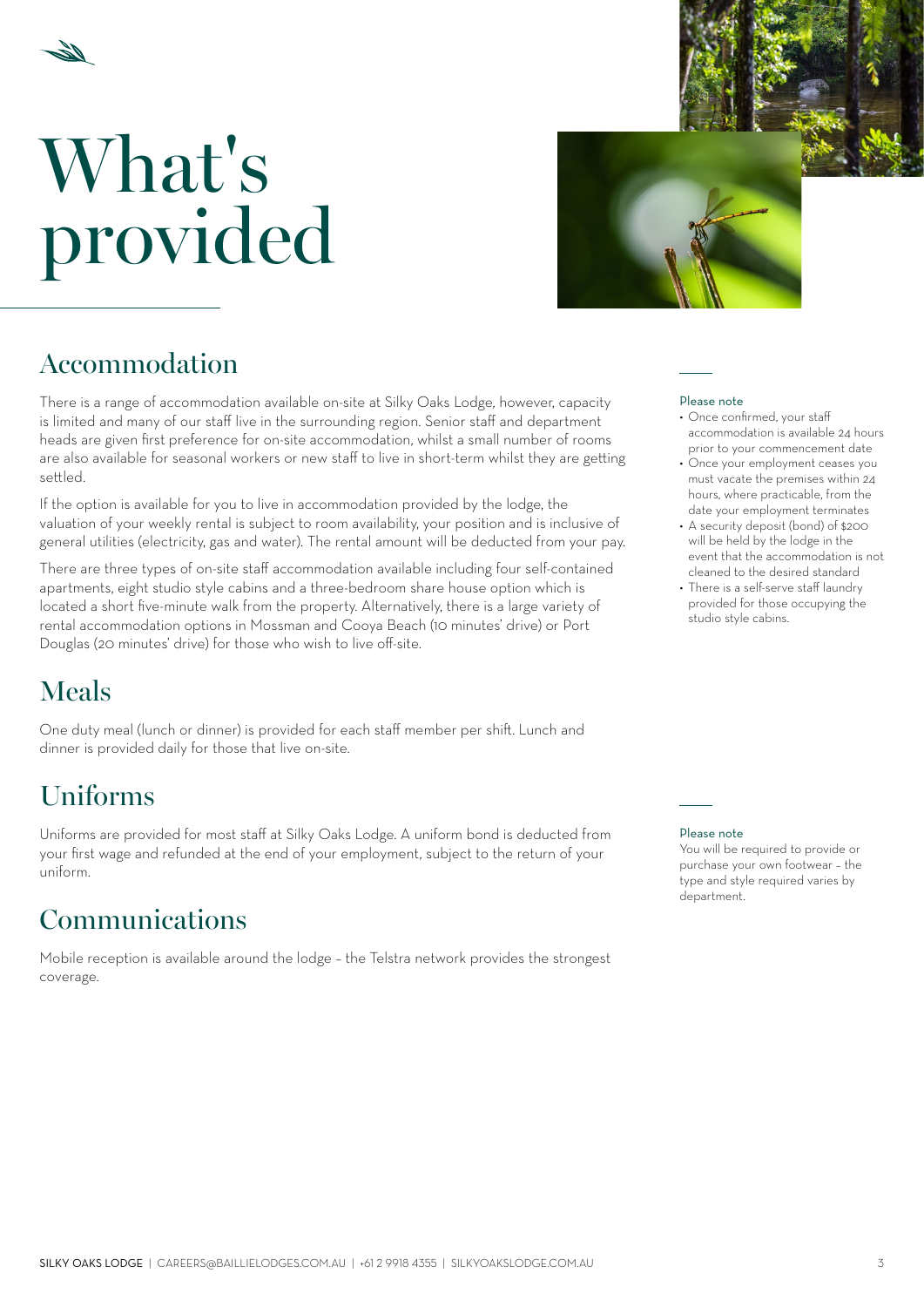<span id="page-3-0"></span>

# What's nearby



# Staff lifestyle

Tropical North Queensland is an adventure playground, offering an exciting lifestyle for staff. Silky Oaks Lodge is a tranquil working environment, with the soothing sounds of the river and leafy green outlook, while on days off there's the Great Barrier Reef, Daintree Rainforest and Cape Tribulation wilderness all on the doorstep.

# **Lodge activities** Staff bikes are available to loan.

Silky Oaks Lodge is set in 80 acres of rainforest bordering the World Heritage Listed Daintree National Park and overlooking the beautiful Mossman River and is region's premier destination from which to explore Tropical North Queensland. Direct from the lodge there are several walking trails, river swimming and staff bikes available to loan.

# Exploring beyond the lodge

Silky Oaks Lodge provides a hub for the many wonderful adventures and discoveries on offer in the tropical north. Within easy reach are Mossman Gorge, the gateway to the Great Barrier Reef – Port Douglas, and the magnificent wilderness of Cape Tribulation. To the west lies the Atherton Tablelands, the last frontier that divides the coast from the vast Queensland outback.

# Local shops & services

Mossman village is a short 10-minute drive from the lodge where you will find many services including a supermarket, post office, hospital, medical centre as well as cafes and a few local pubs. Port Douglas is a short 20-minute drive away and is a popular tourist precinct with a variety of shops, restaurants and services.

### Complimentary shuttle

Staff can utilise the lodge operated daily transfer to Port Douglas on a complimentary basis, subject to availability.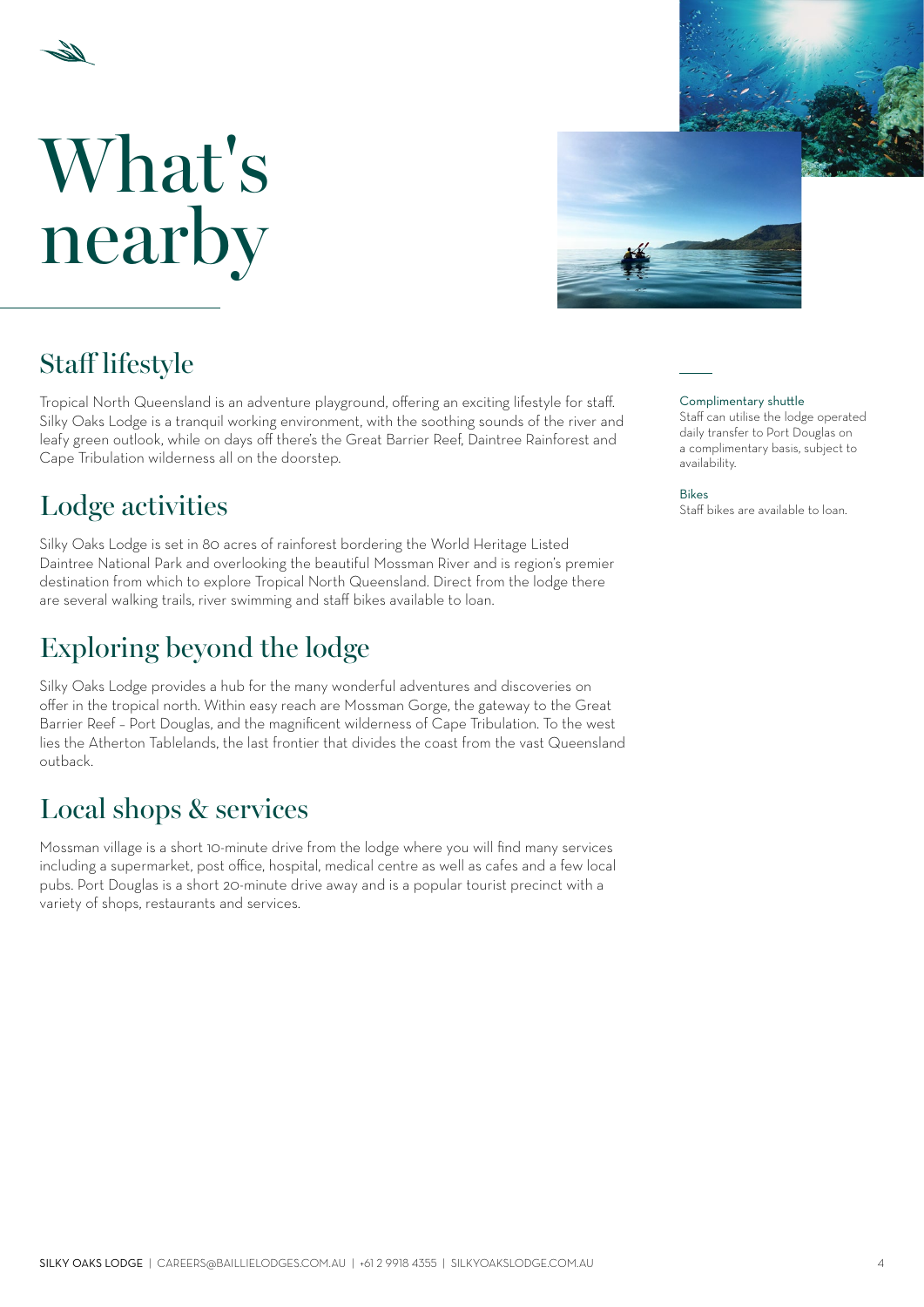<span id="page-4-0"></span>



## Flights and airport transfers

Silky Oaks lodge is an easy and scenic 60-minute drive from Cairns Airport (CNS), with direct commercial flights to and from main touring gateways including Sydney, Melbourne, Brisbane, Adelaide, Darwin, Alice Springs and Uluru. A shared shuttle service can be arranged from Cairns Airport to the lodge.

Once the transfer is arranged a pick-up time will be advised dependent on other bookings. A shuttle service from the lodge into Cairns CBD can also be arranged upon request and the fee will be advised at the time of booking.

## Driving directions

If self-driving from Cairns Airport take the airport access road to the Captain Cook Highway, then turn right (heading north). Remain on the highway, passing by the Port Douglas turn-off and going through the town of Mossman. Follow Captain Cook Highway across the Foxton Bridge and then take a left turn onto Syndicate Road. Take the next left into Finlayvale Road. Silky Oaks Lodge is located at the end of road.

# Moving to Silky Oaks Lodge

If you are moving into on-site accommodation, your contact information will be as follows:

### Postal address

*Your Name* Silky Oaks Lodge 423 Finlayvale Road, Mossman, QLD, 4873

or

PO Box 396, Mossman, QLD, 4873

Phone +61 7 4098 1666 Email [info@silkyoaks.com.au](mailto:info%40silkyoaks.com.au?subject=)

## What to bring

You are required to supply your own bed linen, towels, toiletries and other personal effects. Please confirm bed size with lodge prior to arrival, single or king may apply.

#### Please note

Flights and transfers are not provided as part of the onboarding process and need to be arranged by the arriving team member. Transfers will be charged at a staff discount rate to be advised by the lodge upon booking and will be deducted from your first pay. Please advise the team if an airport transfer is required. Bookings must be secured no later than three days prior to arrival.

### Car parking

There is a designated uncovered car parking space available on-site for staff.

Freight costs

Associated freight costs are at employees' own expense.

#### Useful links

silkyoakslodge.com.au [baillielodges.com.au](https://baillielodges.com.au) [luxurylodgesofaustralia.com.au](https://luxurylodgesofaustralia.com.au) [visitportdouglasdaintree.com](http://visitportdouglasdaintree.com)

 $D$ ets Pets are not permitted on site.